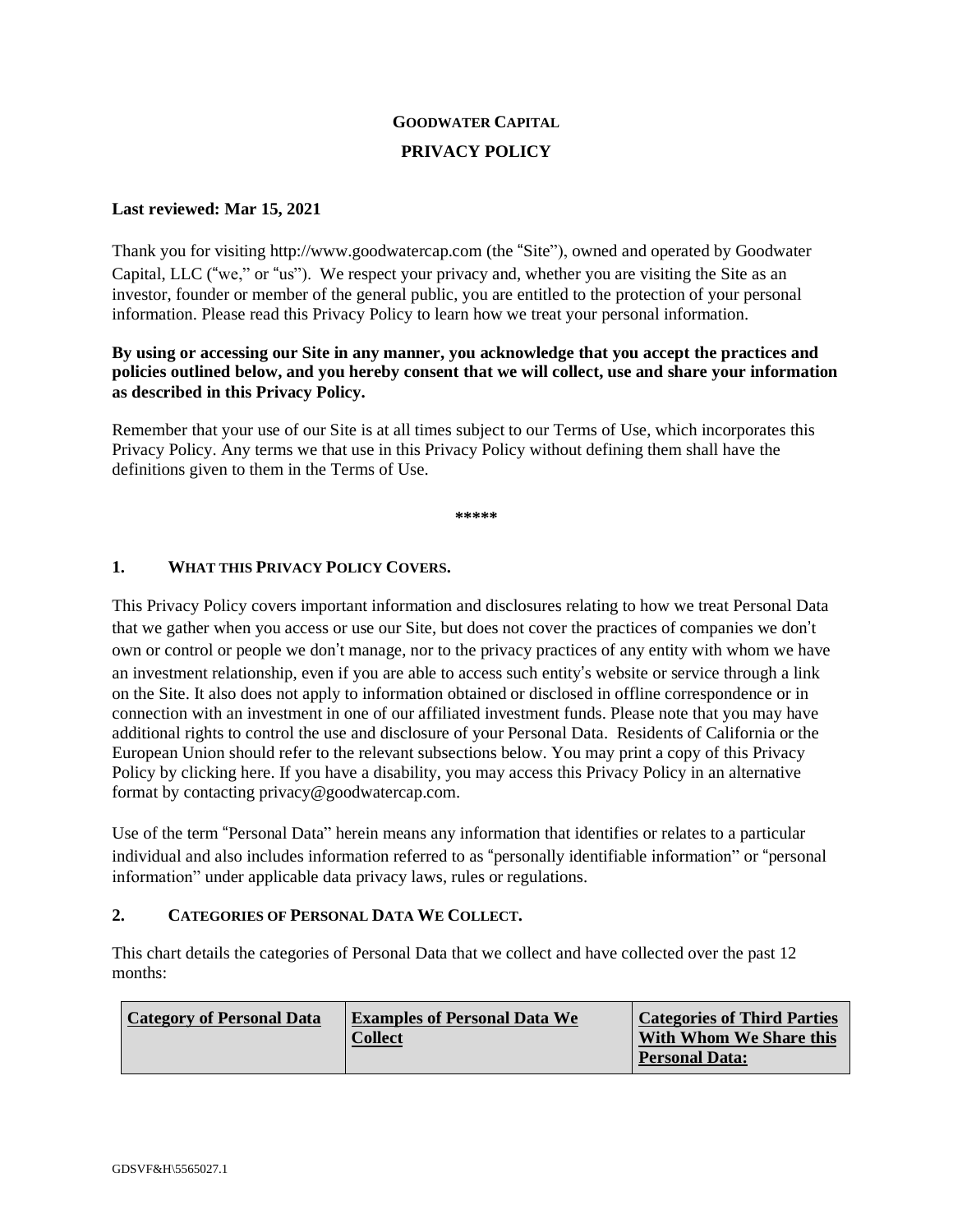| <b>Profile or Contact Data</b>                                                                            | • First and last name<br>$\bullet$ Email                                                                                                                                                                                            | • Service Providers<br>• Parties You Authorize,<br><b>Access or Authenticate</b> |
|-----------------------------------------------------------------------------------------------------------|-------------------------------------------------------------------------------------------------------------------------------------------------------------------------------------------------------------------------------------|----------------------------------------------------------------------------------|
| <b>Social Media Data</b>                                                                                  | • LinkedIn profile information, job<br>history                                                                                                                                                                                      | • Service Providers                                                              |
| <b>Device/IP Data</b>                                                                                     | $\bullet$ IP address<br>• Device ID<br>• Domain server<br>• Type of device/operating<br>system/browser used to access the<br><b>Services</b>                                                                                        | • Service Providers<br>· Parties You Authorize,<br><b>Access or Authenticate</b> |
| <b>Web Analytics</b>                                                                                      | • Web page interactions<br>• Referring webpage/source through<br>which you accessed the Services<br>• Non-identifiable request IDs<br>• Statistics associated with the<br>interaction between device or<br>browser and the Services | • Service Providers<br>• Parties You Authorize,<br><b>Access or Authenticate</b> |
| <b>Other Identifying</b><br><b>Information that You</b><br><b>Voluntarily Choose to</b><br><b>Provide</b> | • Identifying information in emails or<br>letters you send us                                                                                                                                                                       | • Service Providers<br>• Parties You Authorize,<br><b>Access or Authenticate</b> |

# *Categories of Sources of Personal Data*

We collect Personal Data about you from the following categories of sources:

- **You**
	- o When you provide such information directly to us.
		- When you use our Site.
		- When you voluntarily provide information in free-form text boxes through the Site or through responses to surveys or questionnaires.
		- When you send us an email or otherwise contact us.
	- o When you use the Site and such information is collected automatically.
		- Through Cookies (defined in the "Tracking Tools and Opt-Out" section below).
- **Third Parties**
	- o Vendors
		- We may use analytics providers to analyze how you interact and engage with the Site, or third parties may help us provide you with customer support.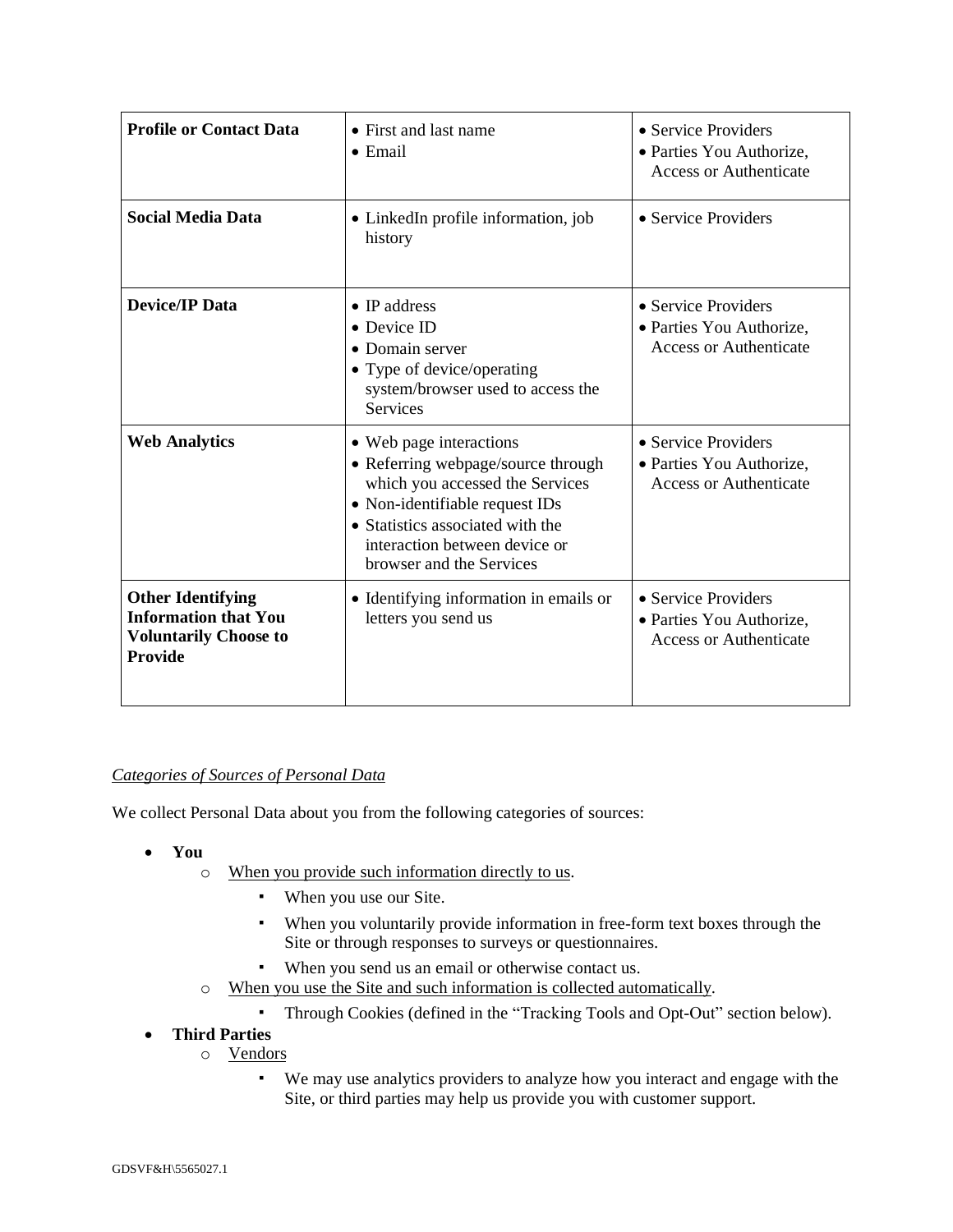- o Social Networks
	- If you provide your social network account credentials to us or otherwise sign in to the Services through a third-party site or service, some content and/or information in those accounts may be transmitted into your account with us.
	- Through our service providers, consultants and contractors in connection with our due diligence process

#### *Our Commercial or Business Purposes for Collecting Personal Data*

- **Providing, Customizing and Improving the Site**
	- o Providing you with the products, services or information you request.
	- o Meeting or fulfilling the reason you provided the information to us.
	- o Providing support and assistance for the Site.
	- o Improving the Site, including testing, research, internal analytics and product development.
	- o Personalizing the Site, website content and communications based on your preferences.
	- o Doing fraud protection, security and debugging.
	- o Carrying out other business purposes stated when collecting your Personal Data or as otherwise set forth in applicable data privacy laws, such as the California Consumer Privacy Act (the "CCPA").

# • **Corresponding with You**

- o Responding to correspondence that we receive from you, contacting you when necessary or requested, and sending you information about us or the Site.
- o Sending emails and other communications according to your preferences or that display content that we think will interest you.
- **Meeting Legal Requirements and Enforcing Legal Terms**
	- o Fulfilling our legal obligations under applicable law, regulation, court order or other legal process, such as preventing, detecting and investigating security incidents and potentially illegal or prohibited activities.
	- o Protecting the rights, property or safety of you, us or another party.
	- o Enforcing any agreements with you.
	- o Responding to claims that any posting or other content violates third-party rights.
	- o Resolving disputes.

We will not collect additional categories of Personal Data or use the Personal Data we collected for materially different, unrelated or incompatible purposes without providing you notice.

# **3. HOW WE SHARE YOUR PERSONAL DATA.**

We disclose your Personal Data to the categories of service providers and other parties listed in this section. Depending on state laws that may be applicable to you, some of these disclosures may constitute a "sale" of your Personal Data. For more information, please refer to the state-specific sections below.

- **Service Providers.** These parties help us provide our services or perform business functions on our behalf. They include:
	- o Hosting, technology and communication providers.
	- o Security and fraud prevention consultants.
	- o Analytics providers.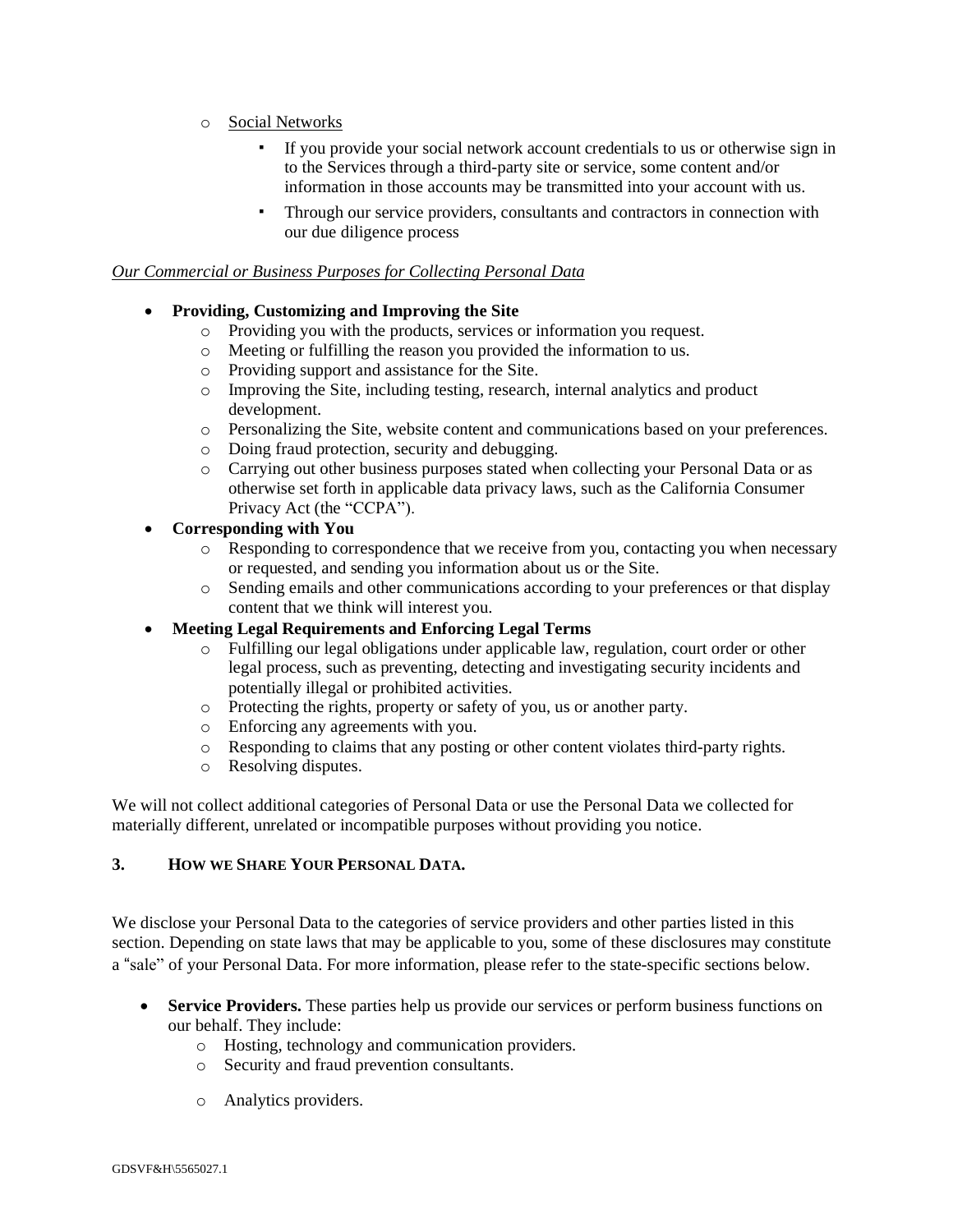- **Analytics Partners**. These parties provide analytics on web traffic or usage of the Services. They include:
	- o Companies that track how users found or were referred to the Services.
	- o Companies that track how users interact with the Services.
- **Parties You Authorize, Access or Authenticate**
	- o Third parties you access through the services.
	- o Other users.

#### *Legal Obligations*

We may share any Personal Data that we collect with third parties in conjunction with any of the activities set forth under "Meeting Legal Requirements and Enforcing Legal Terms" in the "Our Commercial or Business Purposes for Collecting Personal Data" section above.

#### *Business Transfers*

All of your Personal Data that we collect may be transferred to a third party if we undergo a merger, acquisition, bankruptcy or other transaction in which that third party assumes control of our business (in whole or in part). Should one of these events occur, we will make reasonable efforts to notify you before your information becomes subject to different privacy and security policies and practices.

#### *Data that is Not Personal Data*

We may create aggregated, de-identified or anonymized data from the Personal Data we collect, including by removing information that makes the data personally identifiable to a particular user. We may use such aggregated, de-identified or anonymized data and share it with third parties for our lawful business purposes, including to analyze, build and improve the Services and promote our business, provided that we will not share such data in a manner that could identify you.

# **4. TRACKING TOOLS AND OPT OUT.**

The Site use cookies and similar technologies such as pixel tags, web beacons, clear GIFs and JavaScript (collectively, "Cookies") to enable our servers to recognize your web browser and tell us how and when you visit and use our Site, to analyze trends, learn about our user base and operate and improve our Site. Cookies are small pieces of data – usually text files – placed on your computer, tablet, phone or similar device when you use that device to access our Site. We may also supplement the information we collect from you with information received from third parties, including third parties that have placed their own Cookies on your device(s). Please note that because of our use of Cookies, the Site does not support "Do Not Track" requests sent from a browser at this time.

We use the following types of Cookies:

• *Essential Cookies.* Essential Cookies are required for providing you with features or services that you have requested. For example, certain Cookies enable you to log into secure areas of our Site. Disabling these Cookies may make certain features and services unavailable.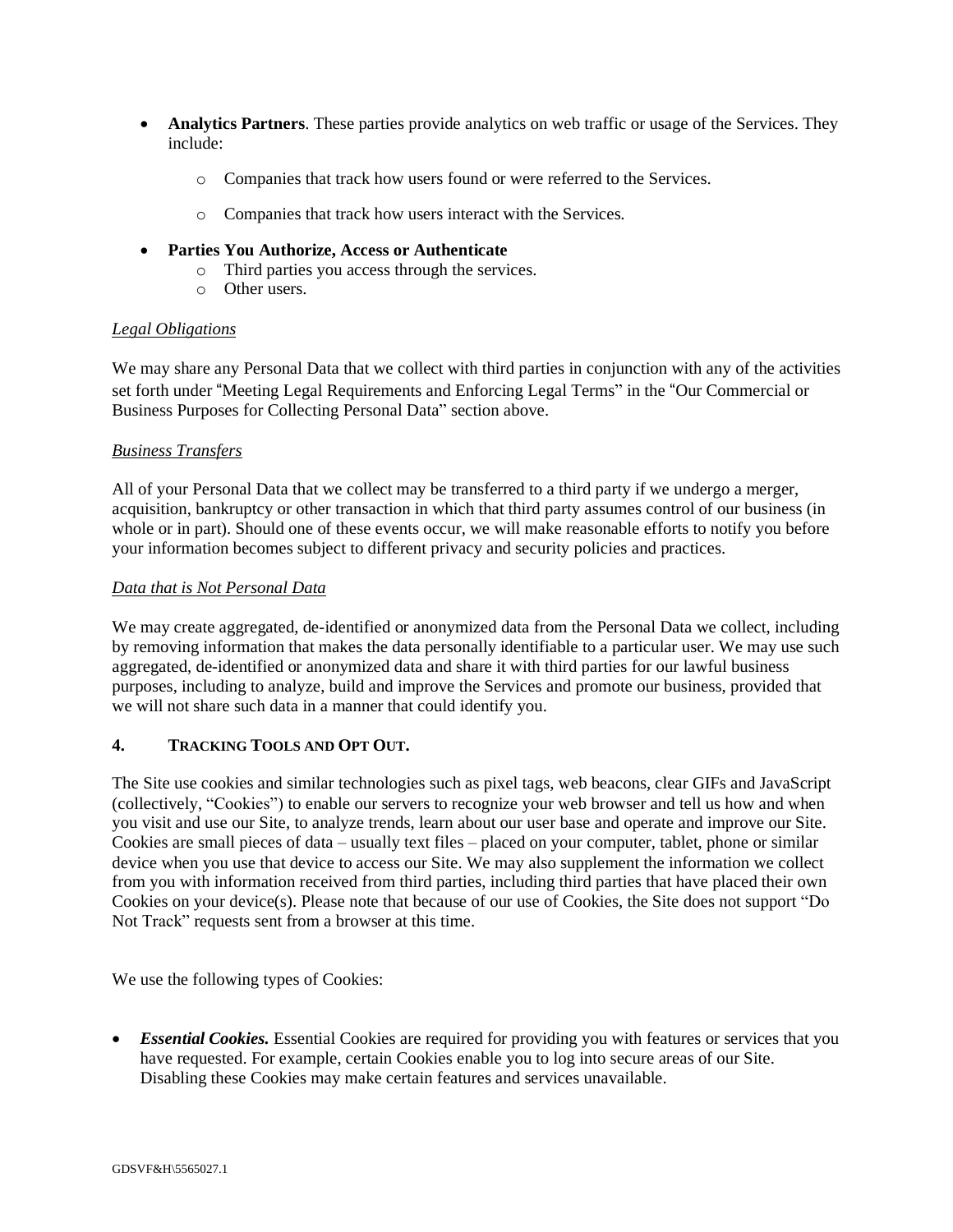- *Functional Cookies*. Functional Cookies are used to record your choices and settings regarding our Site, maintain your preferences over time and recognize you when you return to our Site. These Cookies help us to personalize our content for you, greet you by name and remember your preferences (for example, your choice of language or region).
- *Performance/Analytical Cookies.* Performance/Analytical Cookies allow us to understand how visitors use our Site such as by collecting information about the number of visitors to the Site, what pages visitors view on our Site and how long visitors are viewing pages on the Site. Performance/Analytical Cookies also help us measure the performance of our advertising campaigns in order to help us improve our campaigns and the Site's content for those who engage with our advertising.

You can decide whether or not to accept Cookies through your internet browser's settings. Most browsers have an option for turning off the Cookie feature, which will prevent your browser from accepting new Cookies, as well as (depending on the sophistication of your browser software) allow you to decide on acceptance of each new Cookie in a variety of ways. You can also delete all Cookies that are already on your device. If you do this, however, you may have to manually adjust some preferences every time you visit our website and some of the Site and functionalities may not work.

To explore what Cookie settings are available to you, look in the "preferences" or "options" section of your browser's menu. To find out more information about Cookies, including information about how to manage and delete Cookies, please visit https://ico.org.uk/for-the-public/online/cookies/ or [http://www.allaboutcookies.org/.](http://www.allaboutcookies.org/)

# **5. SECURITY AND RETENTION.**

We seek to protect your Personal Data from unauthorized access, use and disclosure using appropriate physical, technical, and administrative security measures and storage and processing practices based on the type of Personal Data. For example, the Site uses industry standard Secure Sockets Layer (SSL) technology to allow for the encryption of Personal Data you provide to us. We retain Personal Data about you for as long as necessary to provide our Site and/or services to you, comply with our legal obligations, resolve disputes, or as otherwise permitted or required by applicable law, rule or regulation. We may further retain information in an anonymous or aggregated form where that information would not identify you personally.

Although we work to protect the security of your account and other data that we hold in our records, please be aware that no method of transmitting data or storing data over the Internet is completely secure. We cannot guarantee the complete security of any data you share with us, and except as expressly required by law, we are not responsible for the theft, destruction, loss or inadvertent disclosure of your information or content.

# **6. PERSONAL DATA OF MINORS.**

We do not knowingly collect or solicit Personal Data about children under 16 years of age, except with parental consent. If we learn that we have collected personal information from an individual under the 16 years of age without parental consent, we will delete such information as quickly as possible. If you believe that a child under 16 years of age may have provided Personal Data to us, please contact us at privacy@goodwatercap.com.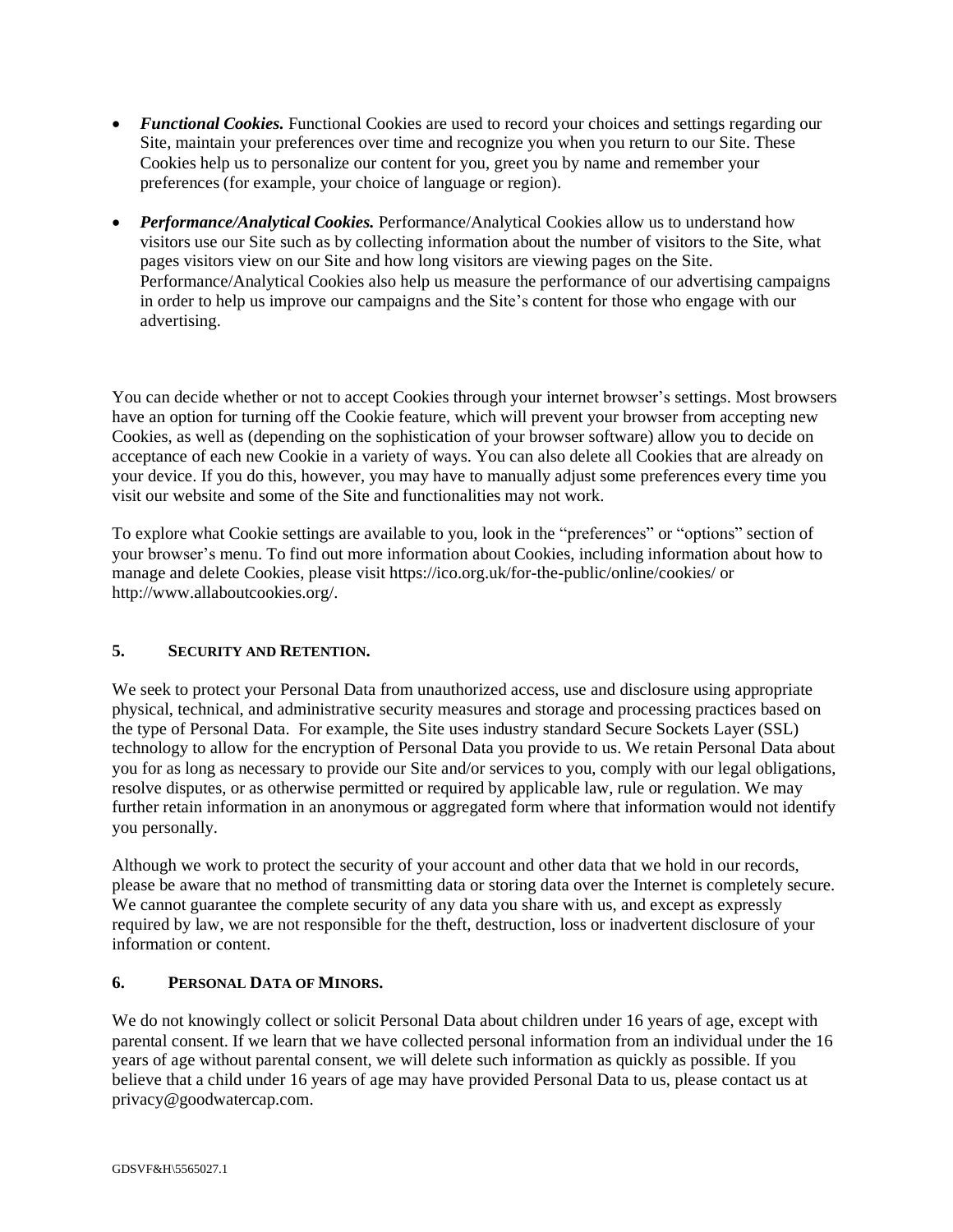# **7. PRIVACY RIGHTS OF CALIFORNIA RESIDENTS.**

If you are a resident of California, you have the rights set forth in this section. If there are any conflicts between this section and any other provision of this Privacy Policy, the portion that is more protective of Personal Data shall control to the extent of such conflict. If you have any questions about this section or whether any of the following rights apply to you, please contact us at privacy@goodwatercap.com.

#### **Access**

You have the right to request certain information about our collection and use of your Personal Data over the past 12 months, including the:

- Categories of Personal Data that we have collected about you.
- Specific pieces of Personal Data that we have collected about you.
- Categories of sources from which that Personal Data was collected.
- Business or commercial purpose for collecting your Personal Data.
- Categories of third parties with whom we have shared your Personal Data.
- Categories of Personal Data shared with third parties for a business purpose over the past 12 months, if applicable.

# **Deletion**

You have the right to request that we delete the Personal Data that we have collected about you, subject to certain exceptions under the CCPA: for example, we may need to retain your Personal Data to provide you with the Site or services or complete a transaction or other action you have requested. If your deletion request is subject to one of these exceptions, we may deny your deletion request.

# **Exercising Your CCPA Rights**

To exercise the rights described above, you must send us a request that (1) provides sufficient information to allow us to verify that you are either the person about whom we have collected Personal Data or are an agent authorized by that person, and (2) describes your request in sufficient detail to allow us to understand, evaluate and respond to it. Each request that meets both of these criteria will be considered a "Valid Request." We may not respond to requests that do not meet these criteria. We will only use Personal Data provided in a Valid Request to verify your identity and complete your request. **You may submit a Valid Request by emailing us at privacy@goodwatercap.com.**

We will work to respond to your Valid Request within 45 days of receipt. We will not charge you a fee for making a Valid Request unless your Valid Request(s) is excessive, repetitive or manifestly unfounded. If we determine that your Valid Request warrants a fee, we will notify you of the fee and explain that decision before completing your request.

You may also authorize an agent (an "Authorized Agent") to exercise your rights on your behalf. To do this, you must provide your Authorized Agent with written permission to exercise your rights on your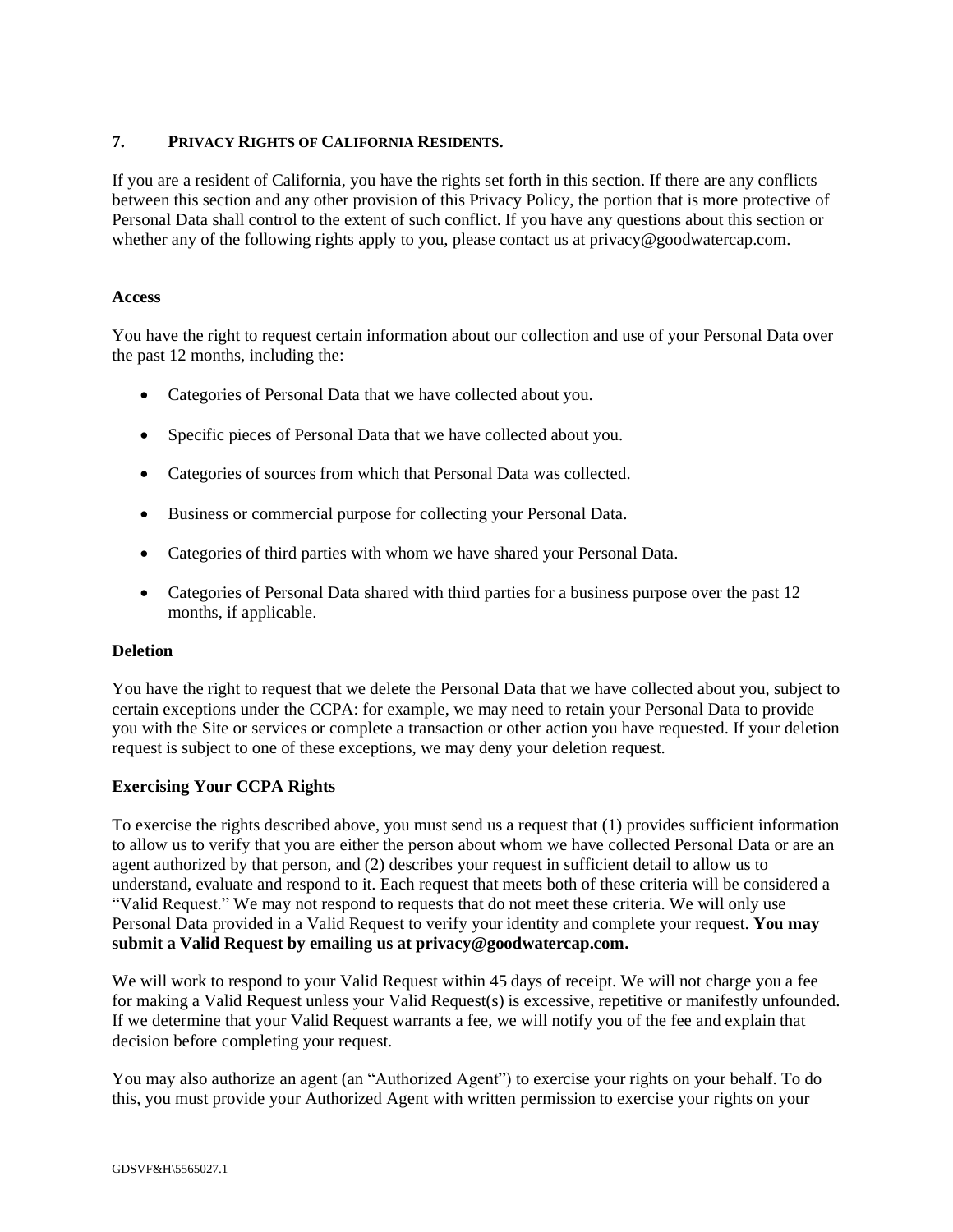behalf, and we may request a copy of this written permission from your Authorized Agent when they make a request on your behalf.

#### **We Do Not Sell Your Personal Data**

We will not "sell" your Personal Data, as that term is defined in the CCPA, and have not done so over the last 12 months. We also do not sell the Personal Data of minors under 16 years of age.

#### **We Will Not Discriminate Against You for Exercising Your Rights Under the CCPA**

We will not deny you access to our Site or provide you a lower quality of services if you exercise your rights under the CCPA. If you have any questions about this section or whether any of the above rights apply to you, please contact us at privacy@goodwatercap.com.

#### **8. PRIVACY RIGHTS OF OTHER UNITED STATES RESIDENTS.**

#### **California Resident Rights**

California residents are entitled to contact us to prevent disclosure of Personal Data to third parties for such third parties' direct marketing purposes, under California Civil Code Sections 1798.83-1798.84. If you would like to submit such a request, please contact us at privacy@goodwatercap.com.

#### **Nevada Resident Rights**

If you are a resident of Nevada, you have the right to opt-out of the sale of certain Personal Data to third parties who intend to license or sell that Personal Data. If you are a Nevada Resident, you can exercise this right by contacting us at privacy@goodwatercap.com with the subject line "Nevada Do Not Sell Request" and providing us with your name. Please note that we do not currently sell your Personal Data as sales are defined in Nevada Revised Statutes Chapter 603A.

#### **9. PRIVACY RIGHTS OF EUROPEAN UNION RESIDENTS.**

The Site is hosted and operated in the United States ("U.S.") by us and through our service providers, and if you do not reside in the U.S., laws in the U.S. may differ from the laws where you reside. If you are a resident of the European Union ("EU"), United Kingdom, Lichtenstein, Norway, or Iceland, you may have additional rights under the EU General Data Protection Regulation (the "GDPR") with respect to your Personal Data, as outlined below. By using the Site, you acknowledge that any Personal Data about you, regardless of whether provided by you or obtained from a third party, is being provided to us in the U.S. and will be hosted on U.S. servers, and you authorize us to transfer, store and process your information to and in the U.S., and possibly other countries. You hereby consent to the transfer of your data to the U.S. pursuant to: (i) a data processing agreement incorporating standard data protection clauses promulgated by the European Commission, (ii) binding corporate rules for data protection that align with the GDPR's requirements, or (iii) adherence to an industry- or technology-specific approved code of conduct blessed by the European Commission.

For this section, we use the terms "Personal Data" and "processing" as they are defined in the GDPR, but "Personal Data" generally means information that can be used to individually identify a person, and "processing" generally covers actions that can be performed in connection with data such as collection, use, storage and disclosure. We will be the controller of your Personal Data processed in connection with your use of the Site.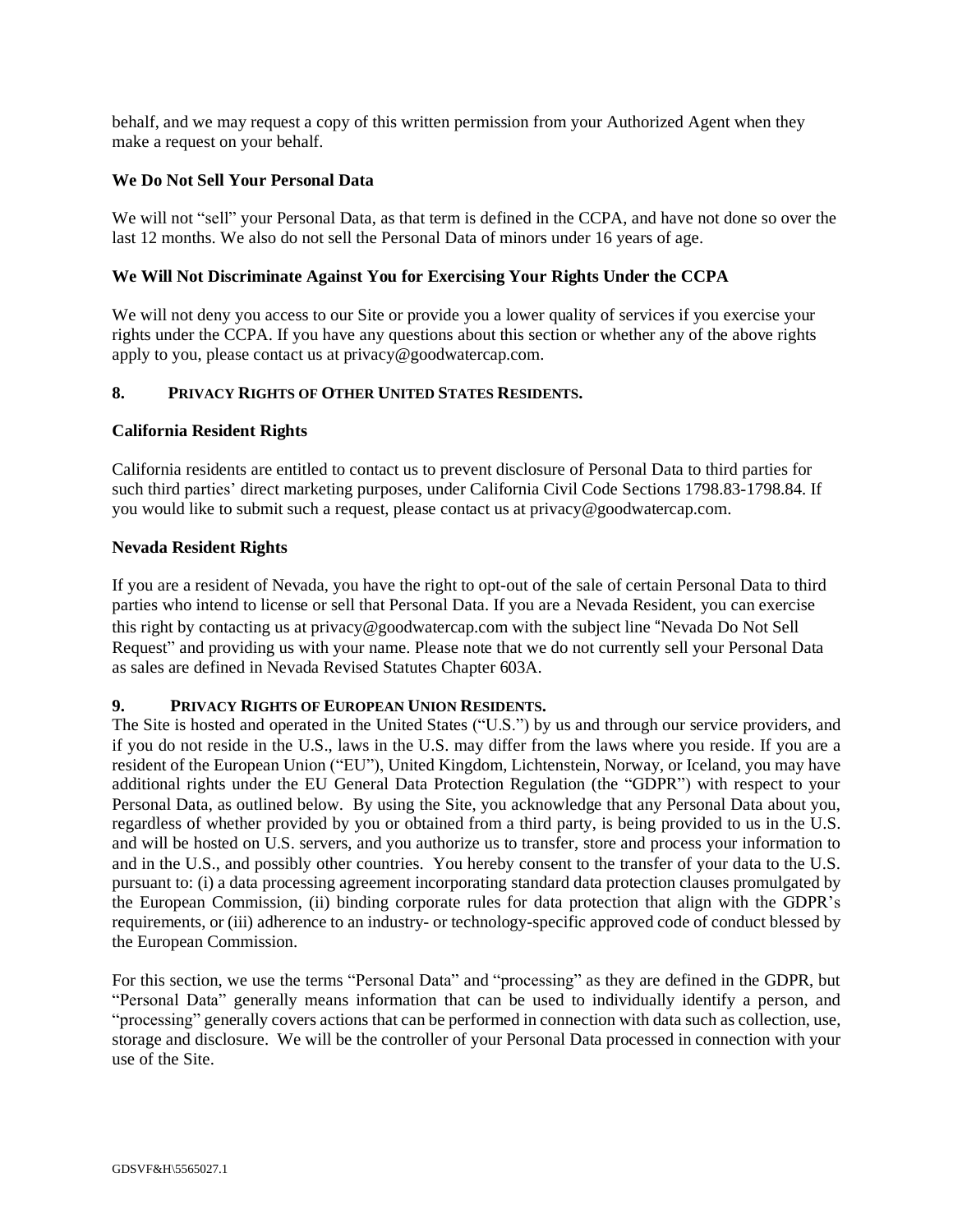If there are any conflicts between this this section and any other provision of this Privacy Policy, the policy or portion that is more protective of Personal Data shall control to the extent of such conflict. If you have any questions about this section or whether any of the following applies to you, please contact us at privacy@goodwatercap.com.

# **Personal Data Collection, Use and Disclosure**

The "Categories of Personal Data We Collect" subsection of this Privacy Policy above details the Personal Data that we collect from you, and "How We Share Your Personal Data" details how we may use or disclose your Personal Data.

# **Legal Basis for Processing**

We will only process your Personal Data if we have a lawful basis for doing so. Lawful bases for processing include consent, contractual necessity and our "legitimate interests" or the legitimate interest of others, as further described below.

- Contractual Necessity: We may process Personal Data as a matter of "contractual necessity", meaning that we may need to process the data to perform under our Terms of Use with you, which enables us to provide you with the Site and our services. When we process data due to contractual necessity, failure to provide such Personal Data will result in your inability to use some or all portions of the Site that require such data.
- Legitimate Interest: We process the following categories of Personal Data when we have a legitimate interest that is not outweighed by your privacy rights:
	- o Profile or Contact Data
	- o Social Media Data
	- o Device/IP Data
	- o Web Analytics
	- o Other Identifying Information You Choose to Provide
	- o We may also de-identify or anonymize Personal Data to further our legitimate interests.
- Consent: In some cases, we process Personal Data based on the consent you expressly grant to us at the time we collect such data. When we process Personal Data based on your consent, it will be expressly indicated to you at the point and time of collection.
- Other Processing Grounds: From time to time we may also need to process Personal Data to comply with a legal obligation, if it is necessary to protect the vital interests of you or other data subjects, or if it is necessary for a task carried out in the public interest.

# **EU Data Subject Rights**

You have certain rights with respect to your Personal Data, including those set forth below.

- *Access:* You can request more information about the Personal Data we hold about you and request a copy of such Personal Data.
- *Rectification:* If you believe that any Personal Data we are holding about you is incorrect or incomplete, you can request that we correct or supplement such data.
- *Erasure:* You can request that we erase some or all of your Personal Data from our systems.
- *Withdrawal of Consent:* If we are processing your Personal Data based on your consent (as indicated at the time of collection of such data), you have the right to withdraw your consent at any time.
- *Portability:* You can ask for a copy of your Personal Data in a machine-readable format. You can also request that we transmit the data to another controller where technically feasible.